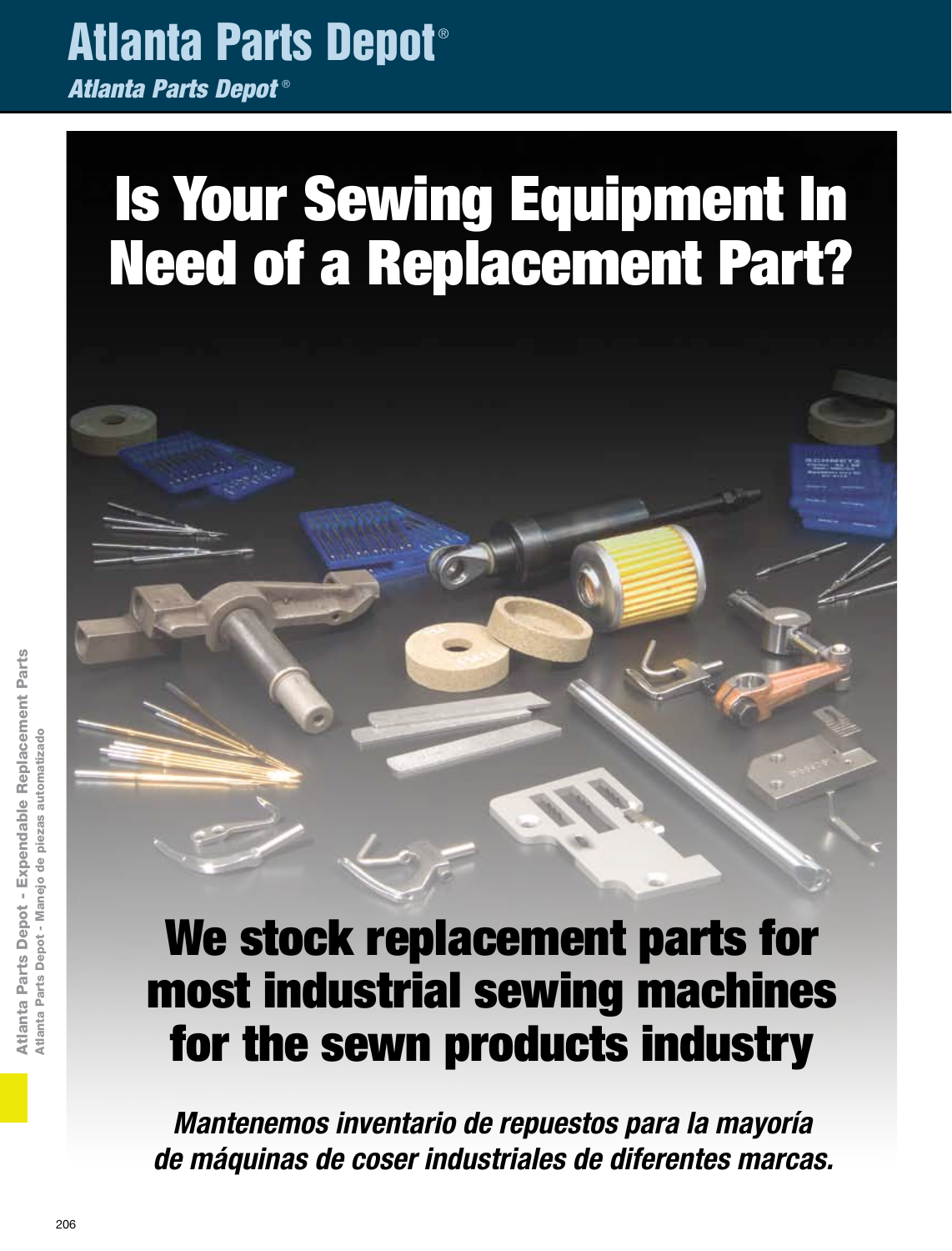## Expendable Replacement Parts

*Manejo de piezas automatizado*



## One Stop Shopping for Your Expendable Replacement Parts

Compre todos sus repuestos de alto consumo en un solo lugar

#### A few of the product lines we handle:

- 
- **Brother**
- • Cash • Consew
- - **Porter**
	-
- **Efka** • Galkin
- Gribetz
- Groz-Beckert

• Durkopp Adler

- ITW Dynatec
- • Juki
- **Meistergram**
- Mitsubishi

#### Parts:

Cutting Blades Feed Dogs Knives Loopers Needle Bars Presser Feet Rotary Hooks **Spreaders** Shears & Scissors **Synchronizers** 

**Pegasus Pfaff** 

• Organ

- 
- **Schmetz**
- **Singer**
- **SunStar**
- • Tajima
- Union Special
- **United**
- • Wilcox & Gibbs
- • Yamato

*Piezas:*  Cuchillas de corte Dientes de alimentación **Cuchillas Ganchos** Barras de agujas Prensadores de telas Ganchos rotatorios Abridores Esquiladoras y tijeras **Sincronizadores** 

• Atlanta Attachment Company **Contact a sales representative** at 1-866-885-5100 or email sales@atlantapartsdepot.com to see about special pricing when signing your annual expendable parts agreement.

> *Comuniquese con nuestro representante de ventas al 1-866-885-5100 o por correo electrónico a sales@atlantapartsdepot. com para negociar un descuento especial al firmar su contrato anual de repuestos de alto consumo.*

#### 72 Hours or FREE!\*

As the leading supplier of automated sewing workstations, Atlanta Attachment Company pledges unequaled service and support to our valued customers. We pledge to maintain inventories of the recommended spare parts for our automated workstations\* and to ship those replacement parts within 72 hours. If the expendable replacement parts are not shipped within 72 hours they will be

#### Free of Charge!

\* Contact sales for the recommended spare parts list and the model workstations covered.

#### *72 Horas o GRATIS*!\*

Atlanta Attachment Company, la compañía de vanguardia en proveer estaciones automatizadas de costura se compromete a ofrecer servicio y respaldo inigualable a nuestros clientes. Nos comprometemos a mantener en inventario los repuestos que se recomiendan para las estaciones automáticas\* y embarcar estos repuestos dentro de 72 horas de ser ordenadas. Si los repuestos no son despachados dentro de este período de 72 horas, estos serán…

#### *¡GRATÍS*!

\* Contacte Ventas para la lista de piezas de repuesto recomendada y los modelos de estaciones de trabajo cubiertos.



#### www.atlatt.com • sales@atlatt.com

**PATENTS:** Our equipment may be covered by one or more patents.<br>Please go to the following web page for an up-to-date patent list: http://atlatt.com/patents.php © 2014 Atlanta Attachment Co. 13017021514 362 Industrial Park Drive Lawrenceville, GA 30046

+1 (770) 963-7369 • FAX +1 (770) 963-7641

The Company that *Sudden Service*® built Atlanta Attachment Company

207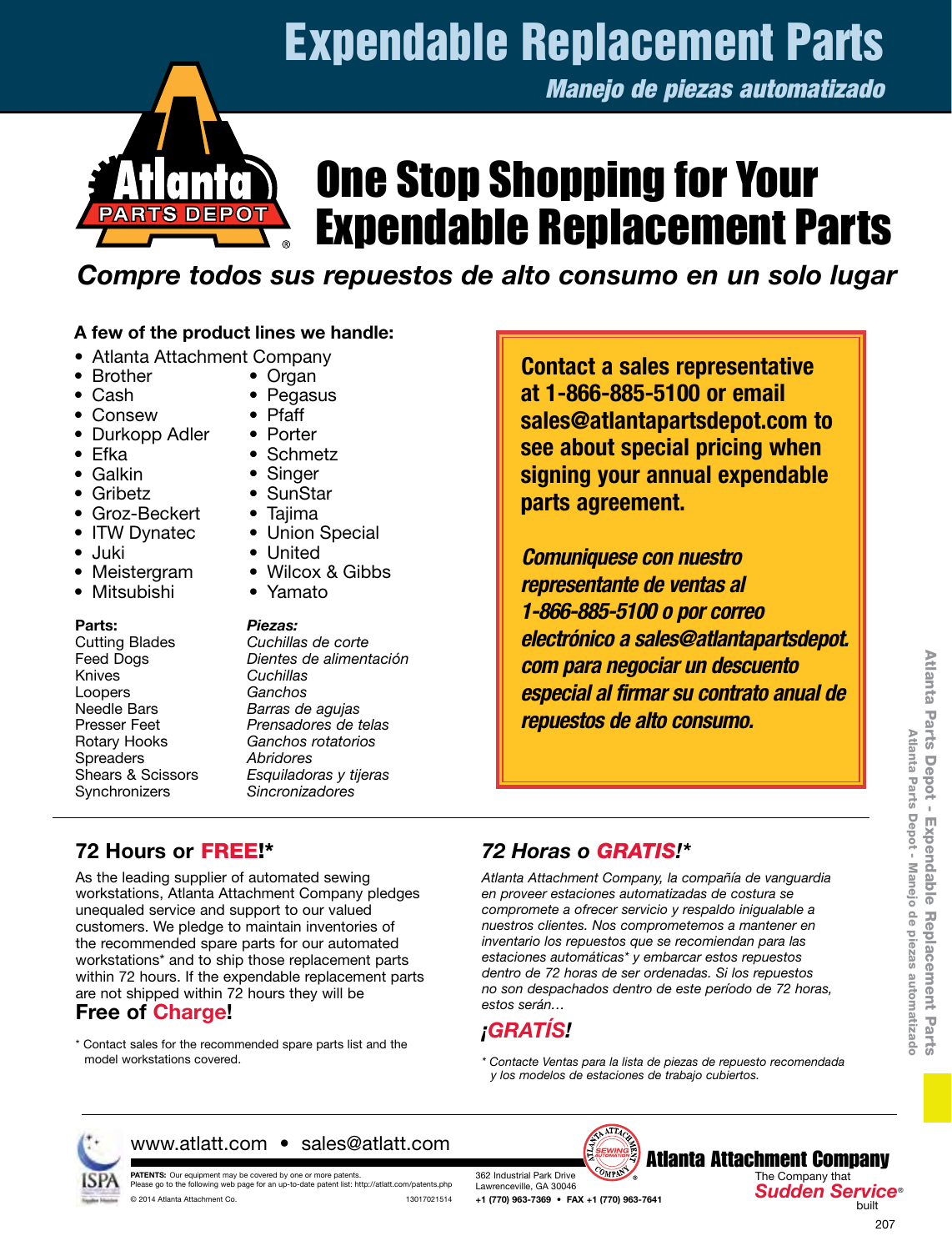# Atlanta Parts Depot ®

#### *Atlanta Parts Depot* ®



### APS1 Automated Parts Management System

- Multi-access drawer modules
- High storage capacity with
- minimal footprint • 24/7 secure access
- Touchscreen interface
- Emergency override in case of power failure
- Modular design/easily configurable
- • Expandable add-on units
- Comprehensive reporting
- • Automated replenishment

#### *Sistema automático de manejo de partes*

- • Módulos con cajones de acceso múltiple
- Gran capacidad de almacenamiento con un espacio mínimo
- Acceso seguro 24 / 7
- Interfaz de pantalla táctil
- • Acceso de emergencia en caso de interrupción de corriente
- • Diseño modular / fácilmente configurable
- **Expandible con unidades adicionales**
- • Informes completos
- • Reposición automática



Drawer-based dispensing requires NO repackaging and does not drop items *Dispensadores basados en cajones NO requiere re-empaque y no deja caer los componentes*



Footprint *vista superior*

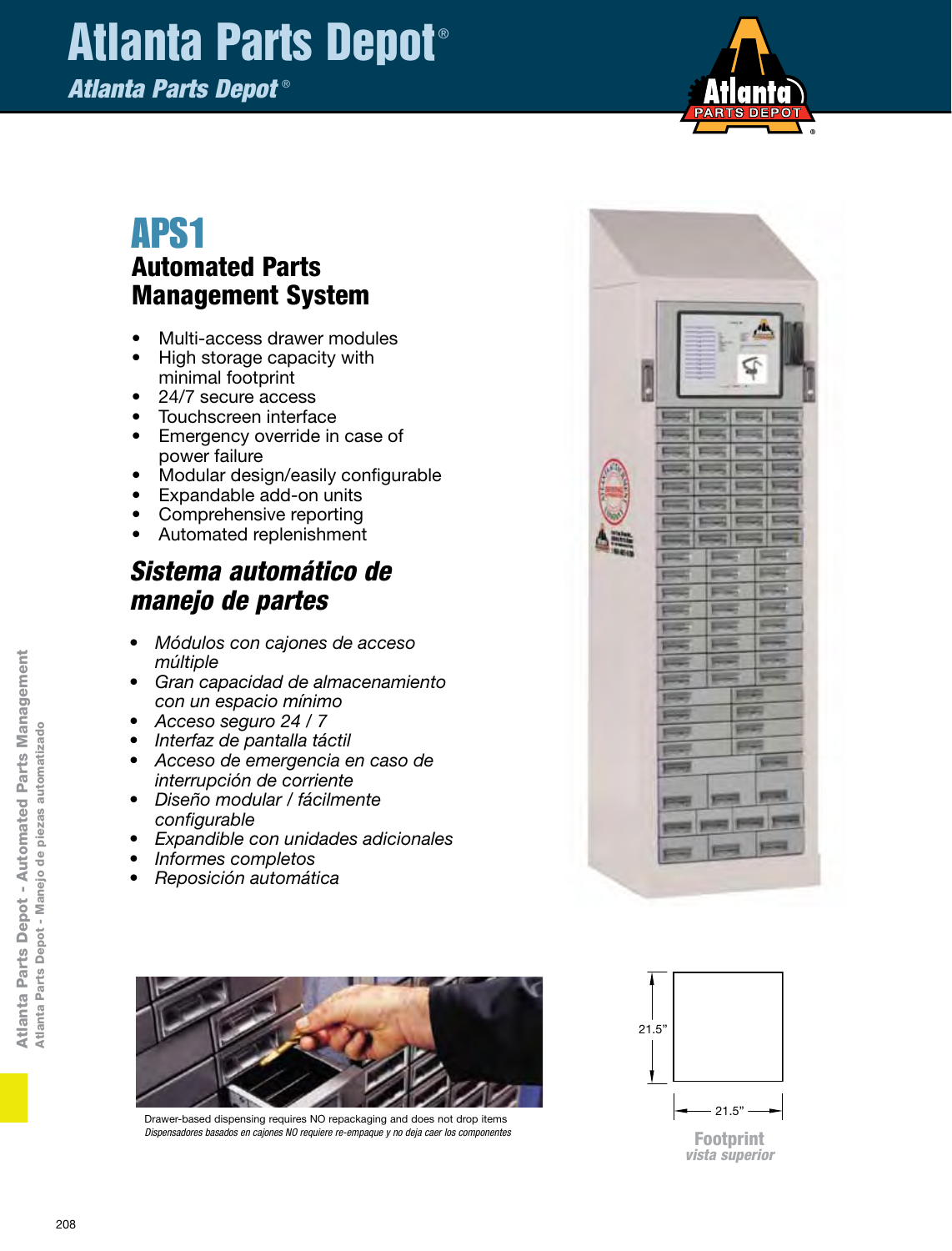# Automated Parts Management System

*Sistema Automático de manejo de partes*

#### Technical Information

Software provides full inventory management with complete control, reordering, audit trail and reporting capability and is ready to connect to your network for analysis and management of your crib activity.

#### **OPTIONS**

- APS2 Parts Cabinet
- APS3 Parts and Equipment Locker



APS2 **Parts** Cabinet

#### *Información Técnica*

El software proporciona gestión de inventario con un control completo, reordenamiento, auditoría y capacidad de reportes y está listo para conectarse a la red para el análisis y gestión de hurtos

#### *opciones*

APS3

- • *APS2*  Gabinete de repuestos
- APS3 Gabinete de seguridad para repuestos y equipos



Mix and match any configuration with multiple units to fit the needs of your plant Mezcle y combine cualquier configuración con múltiples unidades para satisfacer las necesidades de su planta











#### www.atlatt.com • sales@atlatt.com

**PATENTS:** Our equipment may be covered by one or more patents.<br>Please go to the following web page for an up-to-date patent list: http://atlatt.com/patents.php © 2014 Atlanta Attachment Co. 13017021514 362 Industrial Park Drive Lawrenceville, GA 30046 +1 (770) 963-7369 • FAX +1 (770) 963-7641

Atlanta Attachment Company

209 The Company that *Sudden Service*® built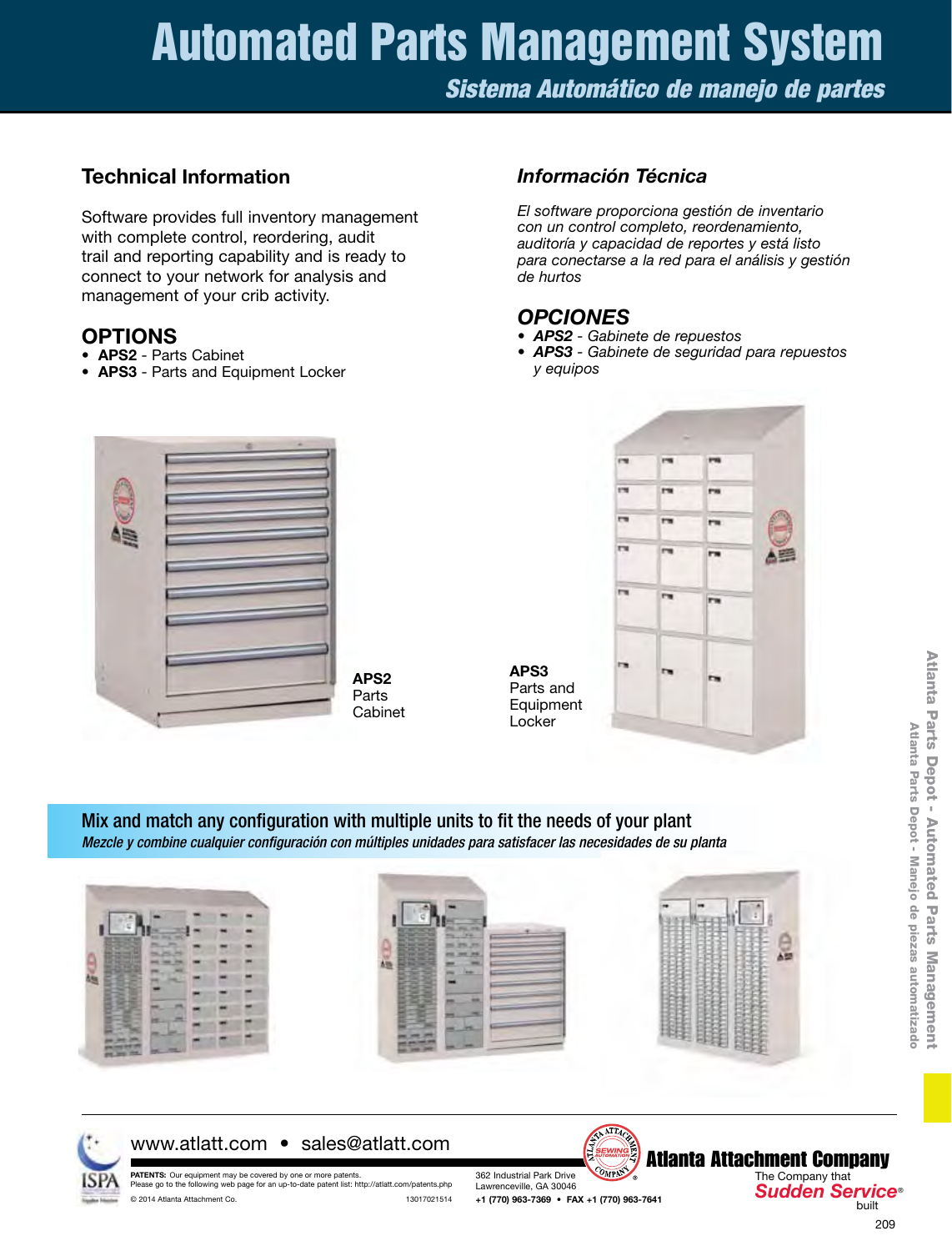## Atlanta Parts Depot ® - Parts Management

*Atlanta Parts Depot* ®  *- Manejo de Partes*



#### Replacement Parts Management System

#### Organize Inventory and Reduce Total Maintenance Cost!

- Reduce down time by locating organized parts more quickly and efficiently
- Reduce labor time in placing orders
- Reduce shipping charges by consolidating orders
- Minimal square footage required
- Detailed schematics with part numbers
- Modular design

#### *Sistema de Gestión de las Piezas de Recambio*

#### *¡Organizer el Inventario y reduzca*  el Costo de Mantenimiento Total!

- Reducir el tiempo muerto estableciendo piezas organizadas más rápida y eficientemente
- Reducir el tiempo de trabajo en poner órdenes
- Reducir los costos de Embarque consolidando órdenes
- Mínimo espacio requerido
- Diagramas esquemáticos detallados con los números de parte
- Diseño modular

Each drawer has a detailed drawing located on the inside



mantenimiento.

el inventario y reducir los costos de

Our modular design, not only saves valuable shop space, it will help your staff organize inventory and reduce total maintenance cost.

Nuestro diseño modular no solamente ahorra valioso espacio de fábrica, también ayuda a su personal a organizar números de parte indicados y realzados.



of the lid with part numbers indicated and areas highlighted. Cada gaveta tiene un dibujo detallado localizado in la parte interior con los



**Partitioned** areas with part numbers allow for easy location and to quickly see inventory.

Divisiones con números de partes facilitan la localización y ver el inventario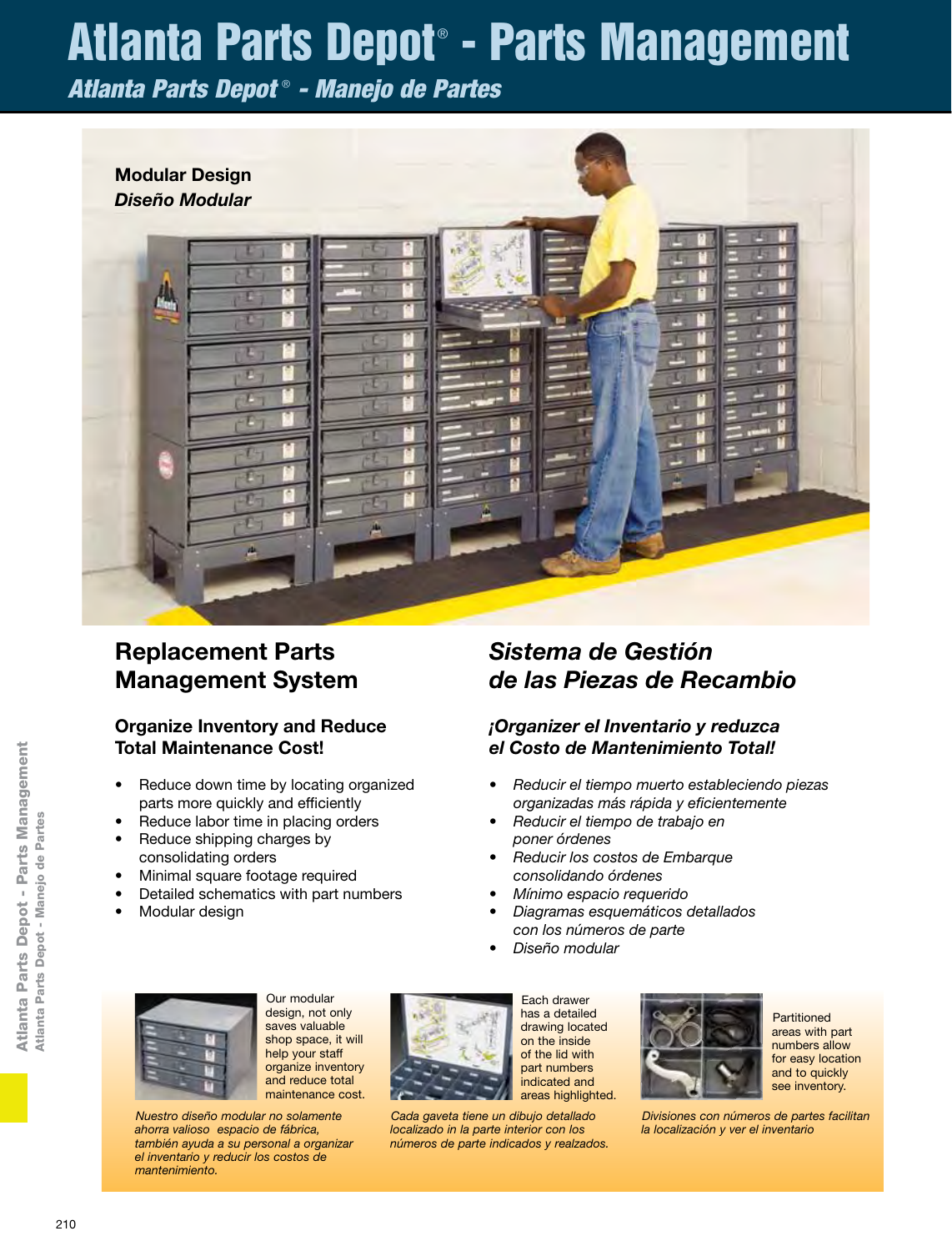### **Scan and Order**

*Escanear y ordenar*



### Scan & Order *Escanear y Ordenar*

#### Easy online ordering for your parts inventory

- • Large selection of scannable parts
- Easy ordering
- Your companies pricing is downloaded to your PC
- • Orders submitted directly to Atlanta Parts Depot
- Track usage by location

Contact your sales representative for a custom built scan and order system

#### *Fácil de ordenar su inventario via internet*

- Gran cantidad de partes con códigos para escanear
- Fácil de ordenar
- Los precios para su empresa son bajados a su sistema
- Los órdenes son transmitidas directamente a Atlanta Parts Depot
- Reporte de partes usadas por planta

Comuníquese con su representante de ventas para personalizacíon de su sistema de escanear y ordenar



Scan the barcode associated with the item you are needing to re-order Escanee el codigo debrra asociado con las partes que necesita ordenar



Simply connect your barcode scanner to your computer via your USB port and it is uploaded and sent to APD for order

Simplemente conecte su escaneader asu computador via USB para transmitir su orden a APD



#### www.atlatt.com • sales@atlatt.com





+1 (770) 963-7369 • FAX +1 (770) 963-7641

Atlanta Attachment Company

The Company that *Sudden Service*® built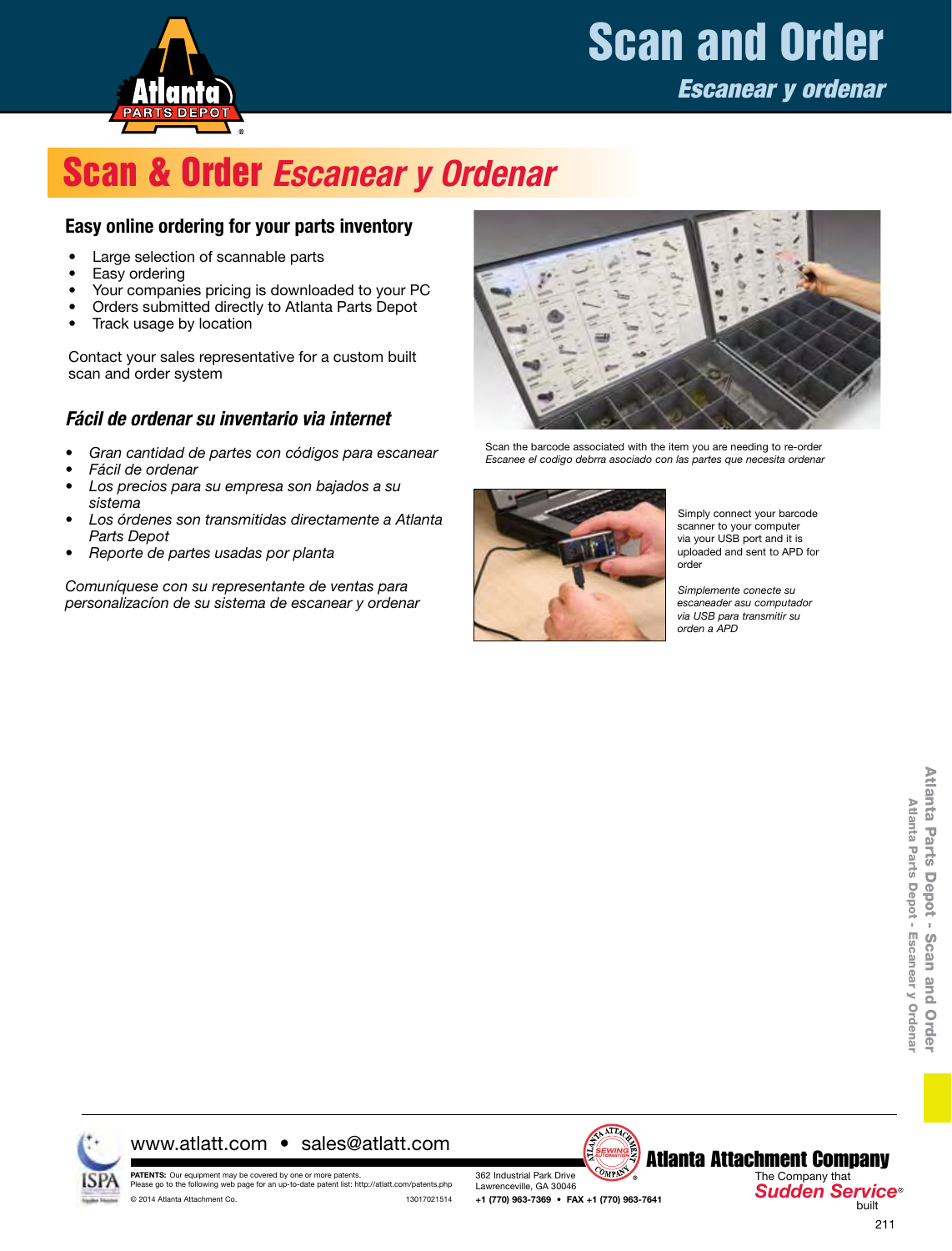Copy this form and use for faxing to our sales department.

# Atlanta Parts Depot<sup>®</sup> FAX Order Form

|                                                                                        | BILL TO <b>Account No:</b>                |                                               | <b>SHIP TO</b>                                       |                                                                                                              |                  |                                                                                                                      |
|----------------------------------------------------------------------------------------|-------------------------------------------|-----------------------------------------------|------------------------------------------------------|--------------------------------------------------------------------------------------------------------------|------------------|----------------------------------------------------------------------------------------------------------------------|
|                                                                                        |                                           | <b>REQUIRED</b>                               |                                                      |                                                                                                              |                  | <b>REQUIRED:</b>                                                                                                     |
|                                                                                        |                                           |                                               |                                                      |                                                                                                              |                  | If different than "BILL TO"                                                                                          |
|                                                                                        |                                           |                                               |                                                      |                                                                                                              |                  |                                                                                                                      |
|                                                                                        |                                           |                                               |                                                      |                                                                                                              |                  |                                                                                                                      |
|                                                                                        |                                           |                                               |                                                      |                                                                                                              |                  |                                                                                                                      |
|                                                                                        | City:                                     |                                               |                                                      |                                                                                                              |                  |                                                                                                                      |
|                                                                                        | State: _____________ ZIP: _______________ |                                               |                                                      |                                                                                                              |                  |                                                                                                                      |
|                                                                                        |                                           |                                               |                                                      |                                                                                                              |                  |                                                                                                                      |
|                                                                                        |                                           |                                               |                                                      |                                                                                                              |                  |                                                                                                                      |
|                                                                                        |                                           |                                               |                                                      |                                                                                                              |                  |                                                                                                                      |
| Email:                                                                                 |                                           |                                               | Email:                                               |                                                                                                              |                  |                                                                                                                      |
|                                                                                        |                                           | <b>REQUIRED</b>                               |                                                      |                                                                                                              |                  |                                                                                                                      |
|                                                                                        |                                           | <b>REQUIRED</b>                               |                                                      |                                                                                                              |                  |                                                                                                                      |
|                                                                                        |                                           |                                               | Email:                                               |                                                                                                              |                  |                                                                                                                      |
| QTY<br>PART NO.                                                                        | <b>DESCRIPTION</b>                        |                                               |                                                      | U/M                                                                                                          | <b>PRICE</b>     | <b>EXT PRICE</b>                                                                                                     |
|                                                                                        |                                           |                                               |                                                      |                                                                                                              |                  |                                                                                                                      |
|                                                                                        |                                           |                                               |                                                      |                                                                                                              |                  |                                                                                                                      |
|                                                                                        |                                           |                                               |                                                      |                                                                                                              |                  |                                                                                                                      |
|                                                                                        |                                           |                                               |                                                      |                                                                                                              |                  |                                                                                                                      |
|                                                                                        |                                           |                                               |                                                      |                                                                                                              |                  |                                                                                                                      |
|                                                                                        |                                           |                                               |                                                      |                                                                                                              |                  |                                                                                                                      |
|                                                                                        |                                           |                                               |                                                      |                                                                                                              |                  |                                                                                                                      |
|                                                                                        |                                           |                                               |                                                      |                                                                                                              |                  |                                                                                                                      |
|                                                                                        |                                           |                                               |                                                      |                                                                                                              |                  |                                                                                                                      |
|                                                                                        |                                           |                                               |                                                      |                                                                                                              |                  |                                                                                                                      |
|                                                                                        |                                           |                                               |                                                      |                                                                                                              |                  |                                                                                                                      |
|                                                                                        |                                           |                                               |                                                      |                                                                                                              |                  |                                                                                                                      |
|                                                                                        |                                           |                                               |                                                      |                                                                                                              |                  |                                                                                                                      |
|                                                                                        |                                           |                                               |                                                      |                                                                                                              |                  |                                                                                                                      |
|                                                                                        |                                           |                                               |                                                      |                                                                                                              |                  |                                                                                                                      |
| <b>SHIPPING INSTRUCTIONS</b>                                                           |                                           | will be calculated and added when applicable. | Shipping, taxes and International documentation fees |                                                                                                              | <b>Sub Total</b> |                                                                                                                      |
| UPS:                                                                                   | <b>FedX:</b>                              | Other:                                        |                                                      |                                                                                                              | Credit Card: $#$ |                                                                                                                      |
| $Acc \#$                                                                               | Acc#                                      |                                               | Acc #                                                | $\n  Q VISA\n  Q MC$<br>$\Box$ DISC $\Box$ AEXP<br>Exp Date:<br><u> 1980 - Andrea Andrew Maria (b. 1980)</u> |                  |                                                                                                                      |
| $\Box$ Ground                                                                          | $\Box$ Ground                             |                                               |                                                      |                                                                                                              |                  |                                                                                                                      |
| $\Box$ Red $\Box$ AM<br>$\Box$ Blue                                                    | $\Box$ Air<br>$\Box$ Collect              |                                               |                                                      |                                                                                                              |                  |                                                                                                                      |
| $\Box$ Orange                                                                          |                                           |                                               |                                                      |                                                                                                              | Phone No:        |                                                                                                                      |
| Website: www.atlantapartsdepot.com                                                     |                                           |                                               |                                                      |                                                                                                              |                  | email: sales@atlantapartsdepot.com                                                                                   |
|                                                                                        |                                           |                                               |                                                      |                                                                                                              |                  |                                                                                                                      |
| <b>Atlanta Parts Depot</b><br>362 Industrial Park Drive<br>Lawrenceville, GA 30046 USA |                                           |                                               | +1(770) 963-7369                                     |                                                                                                              |                  | 866-885-5100<br>Atlanta Parts Depot is a division of Atlanta Attachment Company<br>© 2014 Atlanta Attachment Company |